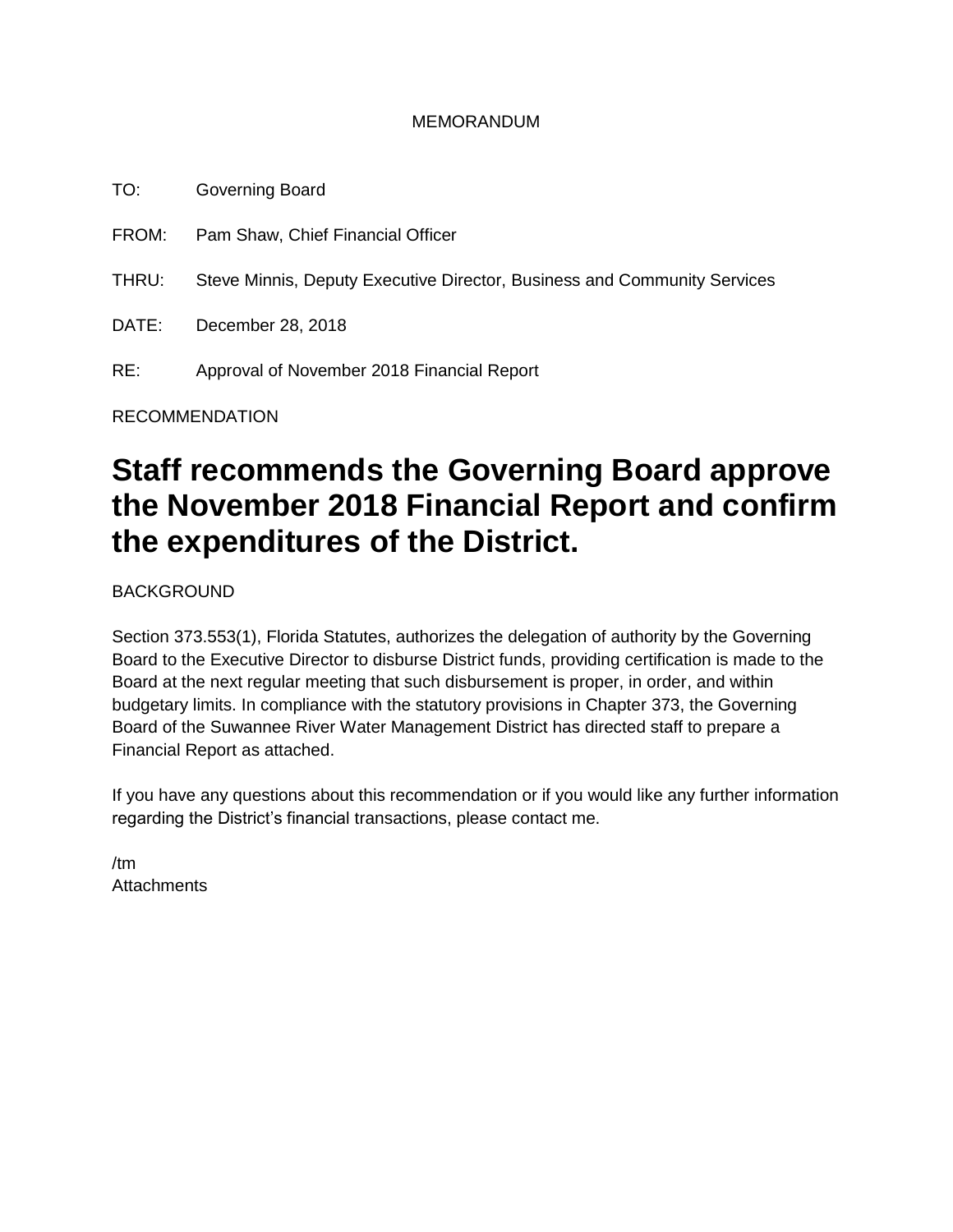| Suwannee River Water Management District |
|------------------------------------------|
| <b>Cash Report</b>                       |
| November 2018                            |

| <b>Financial Institution/Account</b>       | <b>Monthly</b><br><b>Interest</b> | <b>Interest</b><br>Rate % | <b>Closing</b><br><b>Balance</b> |
|--------------------------------------------|-----------------------------------|---------------------------|----------------------------------|
| <b>First Federal Permit Fee</b>            | \$0.00                            |                           | \$29,521.43                      |
| <b>First Federal Accounts Payable</b>      | \$0.00                            |                           | \$35,000.00                      |
| <b>First Federal Depository</b>            | \$374.84                          | $0.03\%$                  | \$1,345,688.58                   |
| Special Purpose Investment Account (SPIA)* | \$56,121.13                       | 1.89%                     | \$40,236,923.86                  |
| TOTAL                                      | \$56,495.97                       |                           | \$41,647,133.87                  |

\*SPIA is part of the Florida Treasury Investment Pool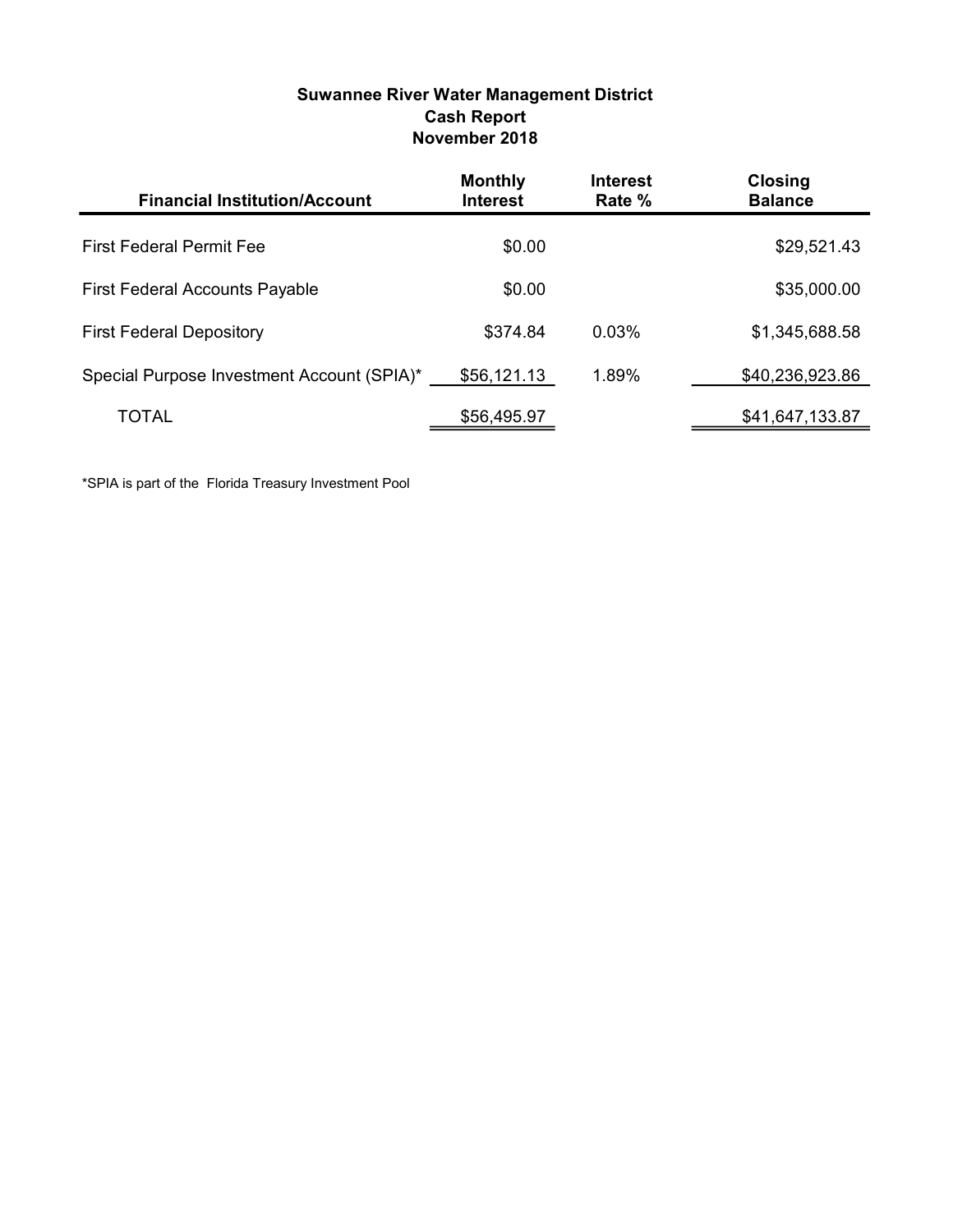#### **Suwannee River Water Management District Statement of Sources and Uses of Funds For the Month ending November 30, 2018 (Unaudited)**

|                            |    | <b>Current</b><br><b>Budget</b> |   | <b>Actuals</b><br><b>Through</b><br>11/30/2018 |      | <b>Variance</b><br>(Under)/Over<br><b>Budget</b> | <b>Actuals As A</b><br>% of Budget |
|----------------------------|----|---------------------------------|---|------------------------------------------------|------|--------------------------------------------------|------------------------------------|
| <b>Sources</b>             |    |                                 |   |                                                |      |                                                  |                                    |
| Ad Valorem Property Taxes  | \$ | 5,715,938 \$                    |   | 809,530 \$                                     |      | (4,906,408)                                      | 14.2%                              |
| Intergovernmental Revenues | \$ | 56,967,463 \$                   |   | $3,531,268$ \$                                 |      | (53, 436, 195)                                   | 6.2%                               |
| Interest on Invested Funds | \$ | 310,000 \$                      |   | 116,911 \$                                     |      | (193,089)                                        | 37.7%                              |
| License and Permit Fees    | \$ | 150,000 \$                      |   | 28.113 \$                                      |      | (121,888)                                        | 18.7%                              |
| Other                      | \$ | 1,000,000 \$                    |   | 376,057                                        | - \$ | (623, 943)                                       | 37.6%                              |
| Fund Balance               | \$ | 6,816,967                       | S | 111,168 \$                                     |      | (6,705,799)                                      | 1.6%                               |
| <b>Total Sources</b>       | S  | 70,960,368                      |   | 4,973,047                                      |      | (65,987,321)                                     | 7.0%                               |

|                                              | Current            |      |                     |     |                           |     | Available     |           |              |
|----------------------------------------------|--------------------|------|---------------------|-----|---------------------------|-----|---------------|-----------|--------------|
|                                              | <b>Budget</b>      |      | <b>Expenditures</b> |     | Encumbrances <sup>2</sup> |     | <b>Budget</b> | %Expended | %Obligated ° |
| <b>Uses</b>                                  |                    |      |                     |     |                           |     |               |           |              |
| Water Resources Planning and Monitoring      | 10.279.861         | - \$ | 379.579             | \$. | 3.526.033                 |     | 6.374.250     | 4%        | 38%          |
| Acquisition, Restoration and Public Works    | 52.489.529         | - \$ | 749.962             | \$. | 27,472,817                | S   | 24.266.750    | 1%        | 54%          |
| Operation and Maintenance of Lands and Works | \$<br>4,947,220    | - \$ | 341,743             | S   | 1,616,514                 |     | 2,988,963     | 7%        | 40%          |
| Regulation                                   | \$<br>1.472.442 \$ |      | 191,331             | \$. | 31,377                    | \$. | 1,249,734     | 13%       | 15%          |
| Outreach                                     | 233.763            | - \$ | 43.526              | -SS | 4.500                     | -SS | 185.737       | 19%       | 21%          |
| Management and Administration                | 537,553.           | - \$ | 183.928             |     | 45,192                    |     | 1.308.432     | 12%       | 15%          |
| <b>Total Uses</b>                            | 70.960.368         |      | 1,890,070           |     | 32,696,433                |     | 36,373,866    | 3%        | 49%          |

<sup>1</sup> Actual Fund Balance used is recorded at the end of the fiscal year. This amount represents Fund Balance used for the Monitor Well Improvement Program and the AG and RIVER Cost-Share Programs

 $2$  Encumbrances represent unexpended balances of open purchase orders and contracts.

 $^3$  Represents the sum of expenditures and encumbrances as a percentage of the available budget.

This financial statement is prepared as of November 30, 2018 and covers the interim period since the most recent audited financial statements.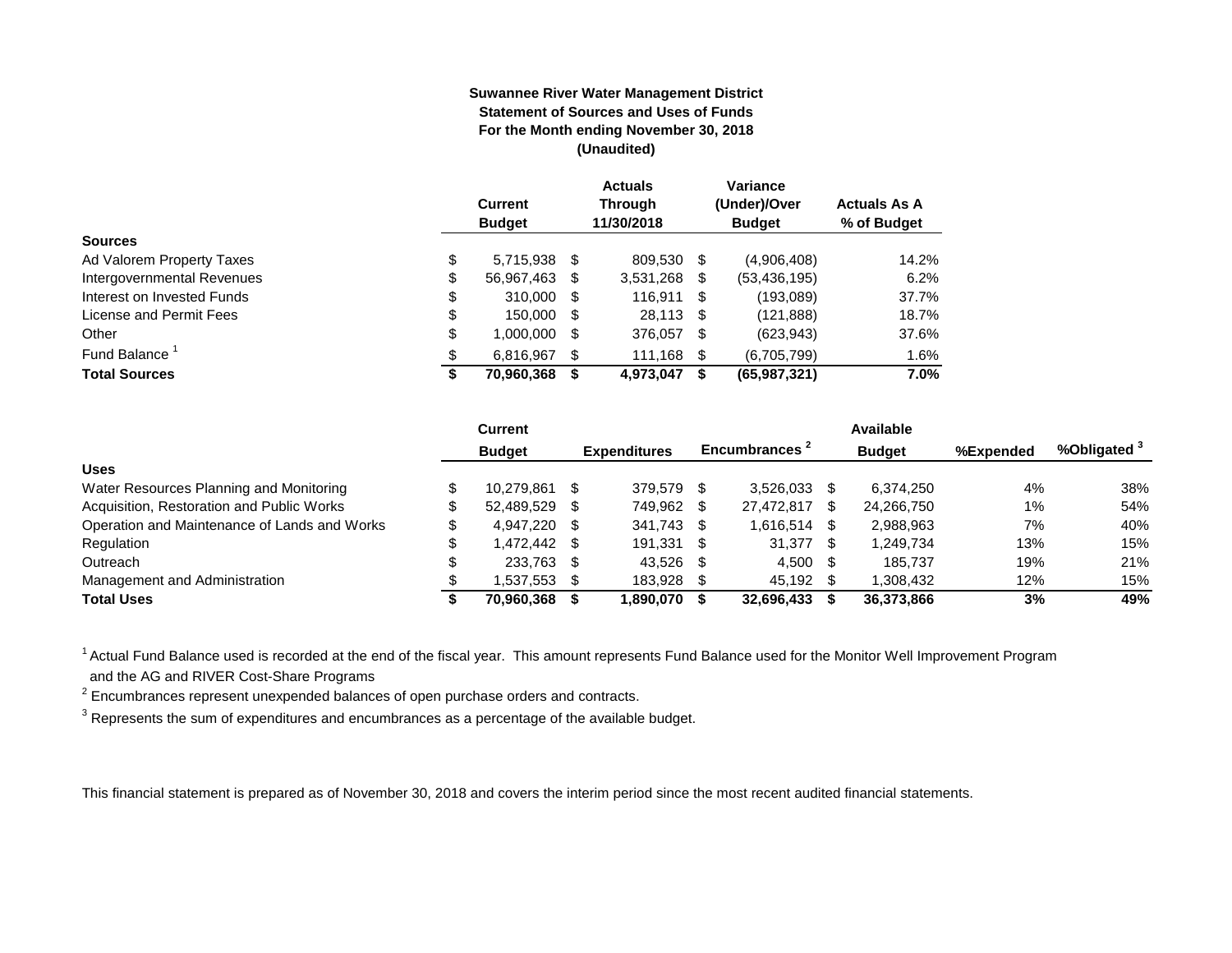|                                                              | $Y-T-D$<br><b>ACTUAL</b> | <b>ENCUMBRANCE</b> | <b>ANNUAL</b><br><b>BUDGET</b> |
|--------------------------------------------------------------|--------------------------|--------------------|--------------------------------|
| <b>FUND Report Recap -</b>                                   |                          |                    |                                |
| <b>REVENUES</b>                                              |                          |                    |                                |
| <b>DISTRICT REVENUES</b>                                     | 1,330,611                | 0                  | 7,175,938                      |
| <b>LOCAL REVENUES</b><br><b>STATE REVENUES</b>               | 91,600                   | 0<br>0             | 91,600                         |
| <b>FEDERAL REVENUES</b>                                      | 3,439,668<br>0           | 0                  | 51,942,863<br>4,933,000        |
| FUND BALANCE UTILIZATION                                     | 111,168                  | 0                  | 6,816,967                      |
| <b>TOTAL REVENUES</b>                                        | 4,973,047                | $\mathbf 0$        | 70,960,368                     |
| <b>EXPENDITURES</b>                                          |                          |                    |                                |
| SALARIES AND BENEFITS                                        | 1,021,764                | 0                  | 6,292,000                      |
| CONTRACTUAL SERVICES                                         | 677,621                  | 10,741,309         | 29,621,819                     |
| OPERATING EXPENDITURES                                       | 170,781                  | 152,338            | 1,520,899                      |
| OPERATING CAPITAL OUTLAY                                     | 0                        | 4,502              | 368,044                        |
| FIXED CAPITAL OUTLAY                                         | 6,523                    | 0                  | 1,050,000                      |
| <b>INTERAGENCY EXPENDITURES</b><br><b>TOTAL EXPENDITURES</b> | 13,381                   | 21,798,283         | 32,107,606                     |
| <b>EXCESS REVENUES OVER (UNDER) EXPENDITURES</b>             | 1,890,070                | 32,696,432         | 70,960,368                     |
|                                                              | 3,082,977                | (32, 696, 432)     | 0                              |
| <b>FUND 01 - GENERAL FUND</b>                                |                          |                    |                                |
| <b>REVENUES</b>                                              |                          |                    |                                |
| <b>DISTRICT REVENUES</b>                                     | 926,411                  | 0                  | 5,207,719                      |
| <b>LOCAL REVENUES</b>                                        | 0                        | 0                  | 0                              |
| <b>STATE REVENUES</b>                                        | 1,369,993                | 0                  | 2,740,000                      |
| <b>FEDERAL REVENUES</b>                                      | 0                        | 0                  | 0                              |
| FUND BALANCE UTILIZATION<br><b>TOTAL REVENUES</b>            | 0                        | 0<br>$\mathbf{0}$  | 152,000                        |
|                                                              | 2,296,404                |                    | 8,099,719                      |
| <b>EXPENDITURES</b>                                          |                          |                    |                                |
| SALARIES AND BENEFITS                                        | 774,511                  | 0                  | 4,966,397                      |
| CONTRACTUAL SERVICES                                         | 9,948                    | 748,008            | 1,055,909                      |
| OPERATING EXPENDITURES<br>OPERATING CAPITAL OUTLAY           | 44,157<br>0              | 91,866<br>4,165    | 954,333<br>172,580             |
| FIXED CAPITAL OUTLAY                                         | 0                        | 0                  | 0                              |
| <b>INTERAGENCY EXPENDITURES</b>                              | 13,381                   | 910,059            | 950,500                        |
| <b>TOTAL EXPENDITURES</b>                                    | 841,997                  | 1,754,098          | 8,099,719                      |
| <b>EXCESS REVENUES OVER (UNDER) EXPENDITURES</b>             | 1,454,407                | (1,754,098)        | 0                              |
| <b>FUND 05 - MIDDLE SUWANNEE</b>                             |                          |                    |                                |
| <b>REVENUES</b>                                              |                          |                    |                                |
| <b>DISTRICT REVENUES</b>                                     | 0                        | 0                  | 0                              |
| <b>LOCAL REVENUES</b>                                        | 0                        | 0                  | $\Omega$                       |
| <b>STATE REVENUES</b>                                        | 2,929                    | 0                  | 250,000                        |
| <b>FEDERAL REVENUES</b>                                      | 0                        | 0                  | 0                              |
| FUND BALANCE UTILIZATION                                     | 0                        | 0                  | 0                              |
| <b>TOTAL REVENUES</b>                                        | 2,929                    | 0                  | 250,000                        |
| <b>EXPENDITURES</b>                                          |                          |                    |                                |
| SALARIES AND BENEFITS                                        | 0                        | 0                  | 0                              |
| CONTRACTUAL SERVICES                                         | 2,929                    | 94,137             | 250,000                        |
| OPERATING EXPENDITURES                                       | 0                        | 0                  | 0                              |
| OPERATING CAPITAL OUTLAY<br>FIXED CAPITAL OUTLAY             | 0<br>0                   | 0<br>0             | 0<br>0                         |
| <b>INTERAGENCY EXPENDITURES</b>                              | 0                        | 0                  | 0                              |
| <b>TOTAL EXPENDITURES</b>                                    | 2,929                    | 94,137             | 250,000                        |
| <b>EXCESS REVENUES OVER (UNDER) EXPENDITURES</b>             | 0                        | (94, 137)          | 0                              |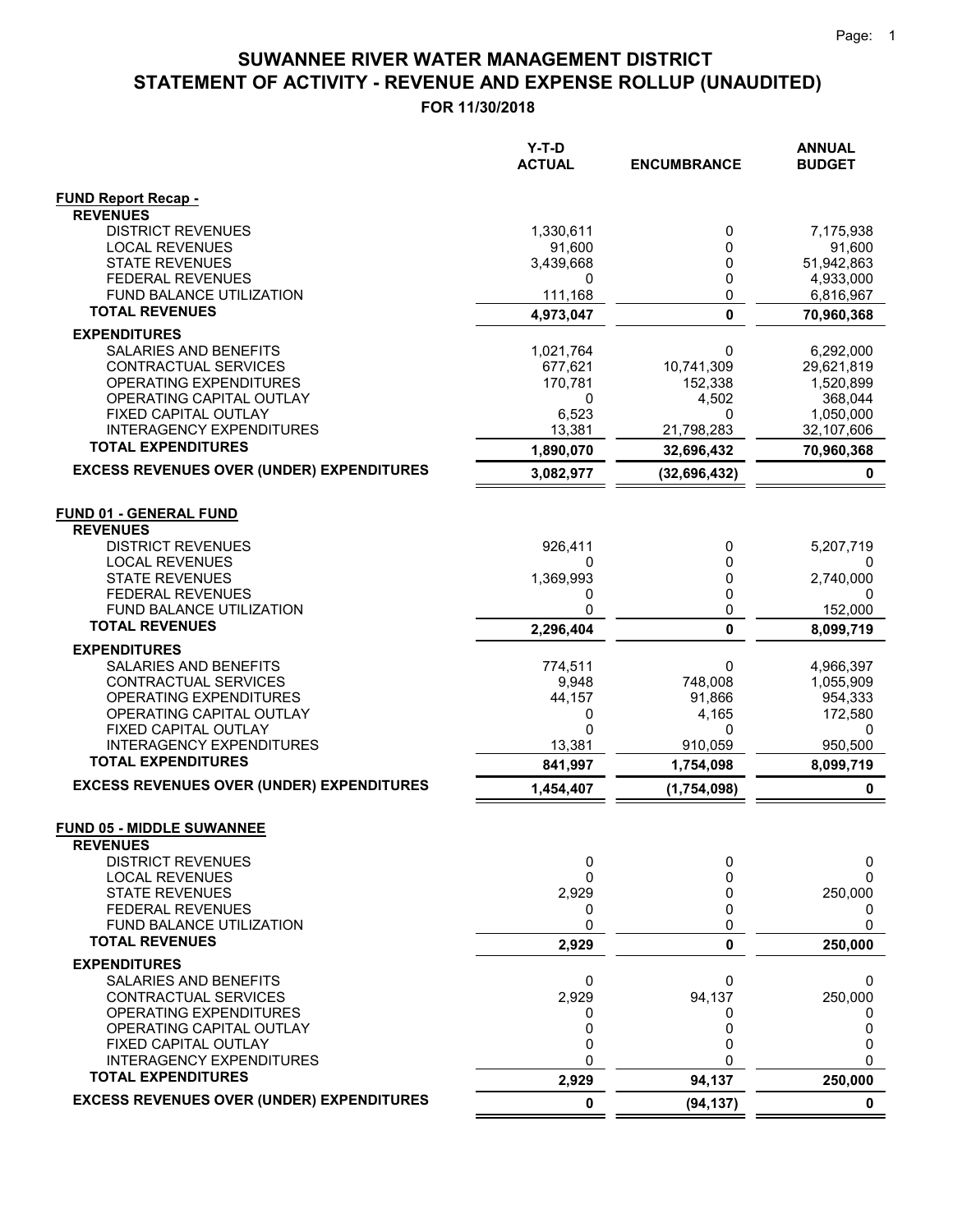|                                                              | $Y-T-D$<br><b>ACTUAL</b> | <b>ENCUMBRANCE</b> | <b>ANNUAL</b><br><b>BUDGET</b> |
|--------------------------------------------------------------|--------------------------|--------------------|--------------------------------|
| <b>FUND 06 - SPRINGS GRANTS</b>                              |                          |                    |                                |
| <b>REVENUES</b>                                              |                          |                    |                                |
| <b>DISTRICT REVENUES</b>                                     | 0                        | 0                  | 152,000                        |
| <b>LOCAL REVENUES</b><br><b>STATE REVENUES</b>               | 0<br>0                   | 0<br>0             | 43,302,400                     |
| <b>FEDERAL REVENUES</b>                                      | 0                        | 0                  |                                |
| FUND BALANCE UTILIZATION                                     | 0                        | 0                  | 0                              |
| <b>TOTAL REVENUES</b>                                        | 0                        | 0                  | 43,454,400                     |
| <b>EXPENDITURES</b>                                          |                          |                    |                                |
| SALARIES AND BENEFITS<br>CONTRACTUAL SERVICES                | 0<br>353,687             | 0<br>4,368,338     | 0<br>16,182,300                |
| OPERATING EXPENDITURES                                       | 175                      | 0                  | 0                              |
| OPERATING CAPITAL OUTLAY                                     | 0                        | 0                  | 0                              |
| FIXED CAPITAL OUTLAY                                         | 0                        | O                  | ი                              |
| <b>INTERAGENCY EXPENDITURES</b><br><b>TOTAL EXPENDITURES</b> | 0                        | 18,353,821         | 27,272,100                     |
|                                                              | 353,862                  | 22,722,159         | 43,454,400                     |
| <b>EXCESS REVENUES OVER (UNDER) EXPENDITURES</b>             | (353, 862)               | (22, 722, 159)     | 0                              |
| <b>FUND 07 - LOCAL REVENUE</b><br><b>REVENUES</b>            |                          |                    |                                |
| <b>DISTRICT REVENUES</b><br><b>LOCAL REVENUES</b>            | 0<br>91,600              | 0<br>0             | 0<br>91,600                    |
| <b>STATE REVENUES</b>                                        | 0                        | 0                  | 0                              |
| <b>FEDERAL REVENUES</b>                                      | 0                        | 0                  | 0                              |
| FUND BALANCE UTILIZATION                                     | 0                        | 0                  | 0                              |
| <b>TOTAL REVENUES</b>                                        | 91,600                   | 0                  | 91,600                         |
| <b>EXPENDITURES</b>                                          |                          |                    |                                |
| SALARIES AND BENEFITS<br>CONTRACTUAL SERVICES                | 0<br>0                   | 0<br>0             | 0<br>0                         |
| OPERATING EXPENDITURES                                       | 0                        | 0                  | 0                              |
| OPERATING CAPITAL OUTLAY                                     | 0                        | 0                  | 0                              |
| FIXED CAPITAL OUTLAY                                         | 0                        | $\Omega$           | $\Omega$                       |
| <b>INTERAGENCY EXPENDITURES</b><br><b>TOTAL EXPENDITURES</b> | 0                        | 91,600             | 91,600                         |
|                                                              | 0                        | 91,600             | 91,600                         |
| <b>EXCESS REVENUES OVER (UNDER) EXPENDITURES</b>             | 91,600                   | (91, 600)          | 0                              |
| <b>FUND 08 - WMLTF - SPRINGS</b><br><b>REVENUES</b>          |                          |                    |                                |
| <b>DISTRICT REVENUES</b>                                     | 592                      | 0                  | 0                              |
| <b>LOCAL REVENUES</b><br><b>STATE REVENUES</b>               | 0<br>2,260               | 0<br>0             | 0<br>150,000                   |
| <b>FEDERAL REVENUES</b>                                      | 0                        | 0                  |                                |
| FUND BALANCE UTILIZATION                                     | 0                        | 0                  | 0                              |
| <b>TOTAL REVENUES</b>                                        | 2,852                    | 0                  | 150,000                        |
| <b>EXPENDITURES</b>                                          |                          |                    |                                |
| <b>SALARIES AND BENEFITS</b>                                 | 2,627                    | 0<br>0             | 0                              |
| CONTRACTUAL SERVICES<br>OPERATING EXPENDITURES               | 0<br>0                   | 0                  | 0<br>0                         |
| OPERATING CAPITAL OUTLAY                                     | 0                        | 0                  | 0                              |
| FIXED CAPITAL OUTLAY                                         | 0                        | $\Omega$           | 0                              |
| <b>INTERAGENCY EXPENDITURES</b>                              | 0                        | 194,676            | 150,000                        |
| <b>TOTAL EXPENDITURES</b>                                    | 2,627                    | 194,676            | 150,000                        |
| <b>EXCESS REVENUES OVER (UNDER) EXPENDITURES</b>             | 225                      | (194, 676)         | $\mathbf 0$                    |
|                                                              |                          |                    |                                |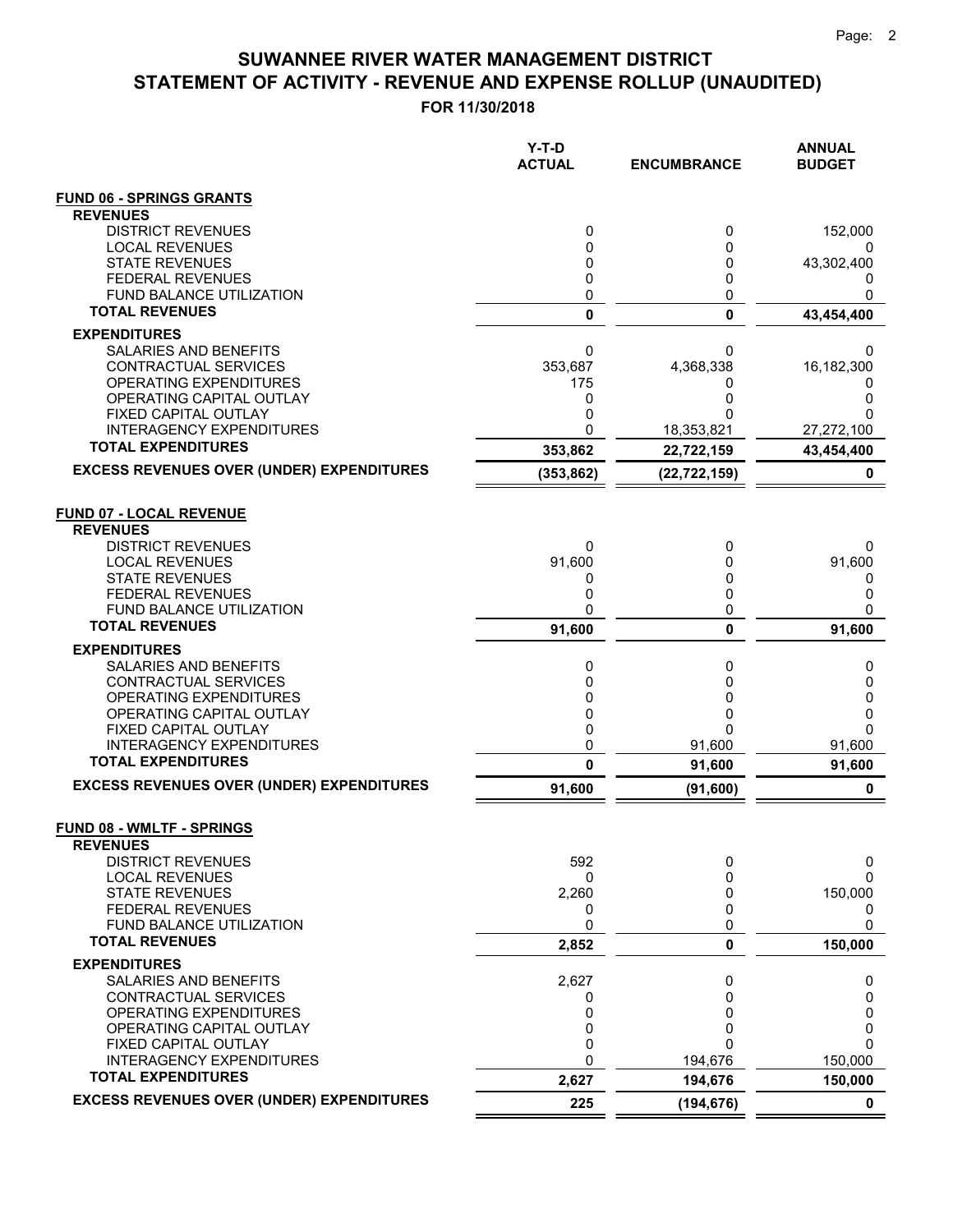|                                                                | $Y-T-D$<br><b>ACTUAL</b> | <b>ENCUMBRANCE</b> | <b>ANNUAL</b><br><b>BUDGET</b> |
|----------------------------------------------------------------|--------------------------|--------------------|--------------------------------|
| <b>FUND 09 - MONITOR WELL</b>                                  |                          |                    |                                |
| <b>REVENUES</b>                                                |                          |                    |                                |
| <b>DISTRICT REVENUES</b>                                       | 0                        | 0                  | 0                              |
| <b>LOCAL REVENUES</b>                                          | 0                        | 0                  | 0                              |
| <b>STATE REVENUES</b><br><b>FEDERAL REVENUES</b>               | 0<br>0                   | 0<br>0             | 0<br>0                         |
| <b>FUND BALANCE UTILIZATION</b>                                | 0                        | 0                  | 115,000                        |
| <b>TOTAL REVENUES</b>                                          | 0                        | 0                  | 115,000                        |
| <b>EXPENDITURES</b>                                            |                          |                    |                                |
| SALARIES AND BENEFITS                                          | 0                        | 0                  | 0                              |
| CONTRACTUAL SERVICES                                           | 0                        | 0                  | 100,000                        |
| OPERATING EXPENDITURES                                         | 0                        | 0                  | 15,000                         |
| OPERATING CAPITAL OUTLAY                                       | 0                        | 0                  | 0                              |
| <b>FIXED CAPITAL OUTLAY</b><br><b>INTERAGENCY EXPENDITURES</b> | 0<br>0                   | 0<br>0             | 0<br>0                         |
| <b>TOTAL EXPENDITURES</b>                                      | 0                        | 0                  | 115,000                        |
| <b>EXCESS REVENUES OVER (UNDER) EXPENDITURES</b>               | 0                        | 0                  | 0                              |
| <b>FUND 10 - LAND CONSERVATION - FLORIDA FOREVER &amp;</b>     |                          |                    |                                |
| P2000                                                          |                          |                    |                                |
| <b>REVENUES</b><br><b>DISTRICT REVENUES</b>                    | 619                      |                    |                                |
| <b>LOCAL REVENUES</b>                                          | 0                        | 0<br>0             | 0<br>0                         |
| <b>STATE REVENUES</b>                                          | 0                        | 0                  | 0                              |
| <b>FEDERAL REVENUES</b>                                        | 0                        | 0                  | 0                              |
| <b>FUND BALANCE UTILIZATION</b>                                | 0                        | 0                  | 300,000                        |
| <b>TOTAL REVENUES</b>                                          | 619                      | 0                  | 300,000                        |
| <b>EXPENDITURES</b>                                            |                          |                    |                                |
| SALARIES AND BENEFITS                                          | 0                        | 0                  | 0                              |
| CONTRACTUAL SERVICES                                           | 0                        | 0                  | 45,000                         |
| OPERATING EXPENDITURES                                         | 0                        | 0<br>0             | 2,500                          |
| OPERATING CAPITAL OUTLAY<br>FIXED CAPITAL OUTLAY               | 0<br>0                   | 0                  | 0<br>252,500                   |
| <b>INTERAGENCY EXPENDITURES</b>                                | 0                        | 0                  | 0                              |
| <b>TOTAL EXPENDITURES</b>                                      | 0                        | 0                  | 300,000                        |
| <b>EXCESS REVENUES OVER (UNDER) EXPENDITURES</b>               | 619                      | O                  | 0                              |
| <b>FUND 12 - DOT ETDM</b>                                      |                          |                    |                                |
| <b>REVENUES</b>                                                |                          |                    |                                |
| <b>DISTRICT REVENUES</b>                                       | 122                      | 0                  | 0                              |
| <b>LOCAL REVENUES</b><br><b>STATE REVENUES</b>                 | 0<br>0                   | 0<br>0             | 0<br>0                         |
| <b>FEDERAL REVENUES</b>                                        | 0                        | 0                  | 0                              |
| FUND BALANCE UTILIZATION                                       | 0                        | 0                  | 5,335                          |
| <b>TOTAL REVENUES</b>                                          | 122                      | 0                  | 5,335                          |
| <b>EXPENDITURES</b>                                            |                          |                    |                                |
| <b>SALARIES AND BENEFITS</b>                                   | 0                        | 0                  | 5,335                          |
| CONTRACTUAL SERVICES                                           | 0                        | 0                  | 0                              |
| <b>OPERATING EXPENDITURES</b>                                  | 0                        | 0                  | 0                              |
| OPERATING CAPITAL OUTLAY<br>FIXED CAPITAL OUTLAY               | 0<br>0                   | 0<br>0             | 0<br>0                         |
| <b>INTERAGENCY EXPENDITURES</b>                                | 0                        | 0                  | 0                              |
| <b>TOTAL EXPENDITURES</b>                                      | 0                        | 0                  | 5,335                          |
| <b>EXCESS REVENUES OVER (UNDER) EXPENDITURES</b>               | 122                      | 0                  | $\mathbf 0$                    |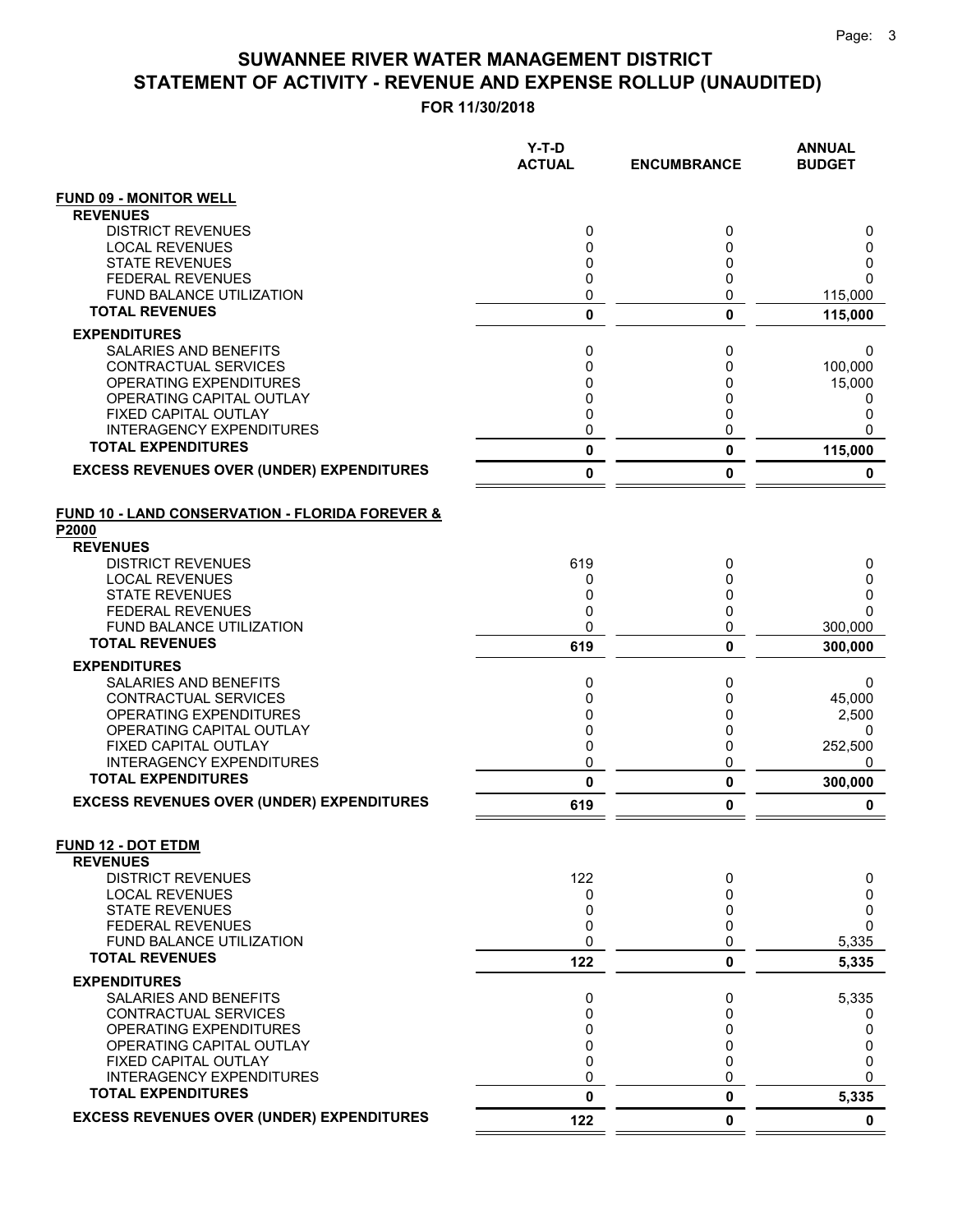|                                                           | $Y-T-D$<br><b>ACTUAL</b> | <b>ENCUMBRANCE</b>  | <b>ANNUAL</b><br><b>BUDGET</b> |
|-----------------------------------------------------------|--------------------------|---------------------|--------------------------------|
| <b>FUND 13 - LAND MANAGEMENT &amp; OPERATIONS</b>         |                          |                     |                                |
| <b>REVENUES</b><br><b>DISTRICT REVENUES</b>               | 375,939                  | 0                   | 1,816,219                      |
| <b>LOCAL REVENUES</b>                                     | 0                        | 0                   | 0                              |
| <b>STATE REVENUES</b>                                     | 1,953,665                | 0                   | 2,326,119                      |
| <b>FEDERAL REVENUES</b>                                   | 0                        | 0                   | 40,000                         |
| FUND BALANCE UTILIZATION                                  | 0                        | 0                   | 1,197,382                      |
| <b>TOTAL REVENUES</b>                                     | 2,329,604                | 0                   | 5,379,720                      |
| <b>EXPENDITURES</b>                                       |                          |                     |                                |
| SALARIES AND BENEFITS                                     | 135,836                  | 0                   | 667,664                        |
| CONTRACTUAL SERVICES<br>OPERATING EXPENDITURES            | 73,210<br>126,174        | 1,527,187<br>60,473 | 2,542,291<br>523,066           |
| OPERATING CAPITAL OUTLAY                                  | 0                        | 337                 | 195,464                        |
| FIXED CAPITAL OUTLAY                                      | 6,523                    | 0                   | 797,500                        |
| <b>INTERAGENCY EXPENDITURES</b>                           | 0                        | 28,517              | 653,735                        |
| <b>TOTAL EXPENDITURES</b>                                 | 341,743                  | 1,616,514           | 5,379,720                      |
| <b>EXCESS REVENUES OVER (UNDER) EXPENDITURES</b>          | 1,987,861                | (1,616,514)         | 0                              |
| <b>FUND 19 - FDOT MITIGATION</b><br><b>REVENUES</b>       |                          |                     |                                |
| <b>DISTRICT REVENUES</b>                                  | 1,452                    | 0                   | 0                              |
| <b>LOCAL REVENUES</b>                                     | 0                        | 0                   | 0                              |
| <b>STATE REVENUES</b><br><b>FEDERAL REVENUES</b>          | 0<br>0                   | 0<br>0              | 161,000<br>0                   |
| FUND BALANCE UTILIZATION                                  | 0                        | 0                   | 100,000                        |
| <b>TOTAL REVENUES</b>                                     | 1,452                    | 0                   | 261,000                        |
| <b>EXPENDITURES</b>                                       |                          |                     |                                |
| SALARIES AND BENEFITS                                     | 0                        | 0                   | 0                              |
| CONTRACTUAL SERVICES                                      | 0                        | 289,305             | 261,000                        |
| OPERATING EXPENDITURES<br>OPERATING CAPITAL OUTLAY        | 0<br>0                   | 0<br>0              | 0<br>0                         |
| FIXED CAPITAL OUTLAY                                      | 0                        | 0                   | 0                              |
| <b>INTERAGENCY EXPENDITURES</b>                           | 0                        | 0                   | 0                              |
| <b>TOTAL EXPENDITURES</b>                                 | 0                        | 289,305             | 261,000                        |
| <b>EXCESS REVENUES OVER (UNDER) EXPENDITURES</b>          | 1,452                    | (289, 305)          | 0                              |
| FUND 20 - MINIMUM FLOWS AND MINIMUM WATER LEVELS<br>(MFL) |                          |                     |                                |
| <b>REVENUES</b><br><b>DISTRICT REVENUES</b>               | 0                        | 0                   | 0                              |
| <b>LOCAL REVENUES</b>                                     | 0                        | 0                   | 0                              |
| <b>STATE REVENUES</b>                                     | 110,762                  | 0                   | 1,891,604                      |
| <b>FEDERAL REVENUES</b>                                   | 0                        | 0                   | 0                              |
| <b>FUND BALANCE UTILIZATION</b>                           | 0                        | 0                   | 0                              |
| <b>TOTAL REVENUES</b>                                     | 110,762                  | 0                   | 1,891,604                      |
| <b>EXPENDITURES</b>                                       |                          |                     |                                |
| <b>SALARIES AND BENEFITS</b><br>CONTRACTUAL SERVICES      | 107,487<br>3,000         | 0<br>355,985        | 637,604<br>1,059,000           |
| OPERATING EXPENDITURES                                    | 275                      | 0                   | 20,000                         |
| OPERATING CAPITAL OUTLAY                                  | 0                        | 0                   | 0                              |
| FIXED CAPITAL OUTLAY                                      | 0                        | 0                   | 0                              |
| <b>INTERAGENCY EXPENDITURES</b>                           | 0                        | 10,000              | 175,000                        |
| <b>TOTAL EXPENDITURES</b>                                 | 110,762                  | 365,985             | 1,891,604                      |
| <b>EXCESS REVENUES OVER (UNDER) EXPENDITURES</b>          | 0                        | (365, 985)          | 0                              |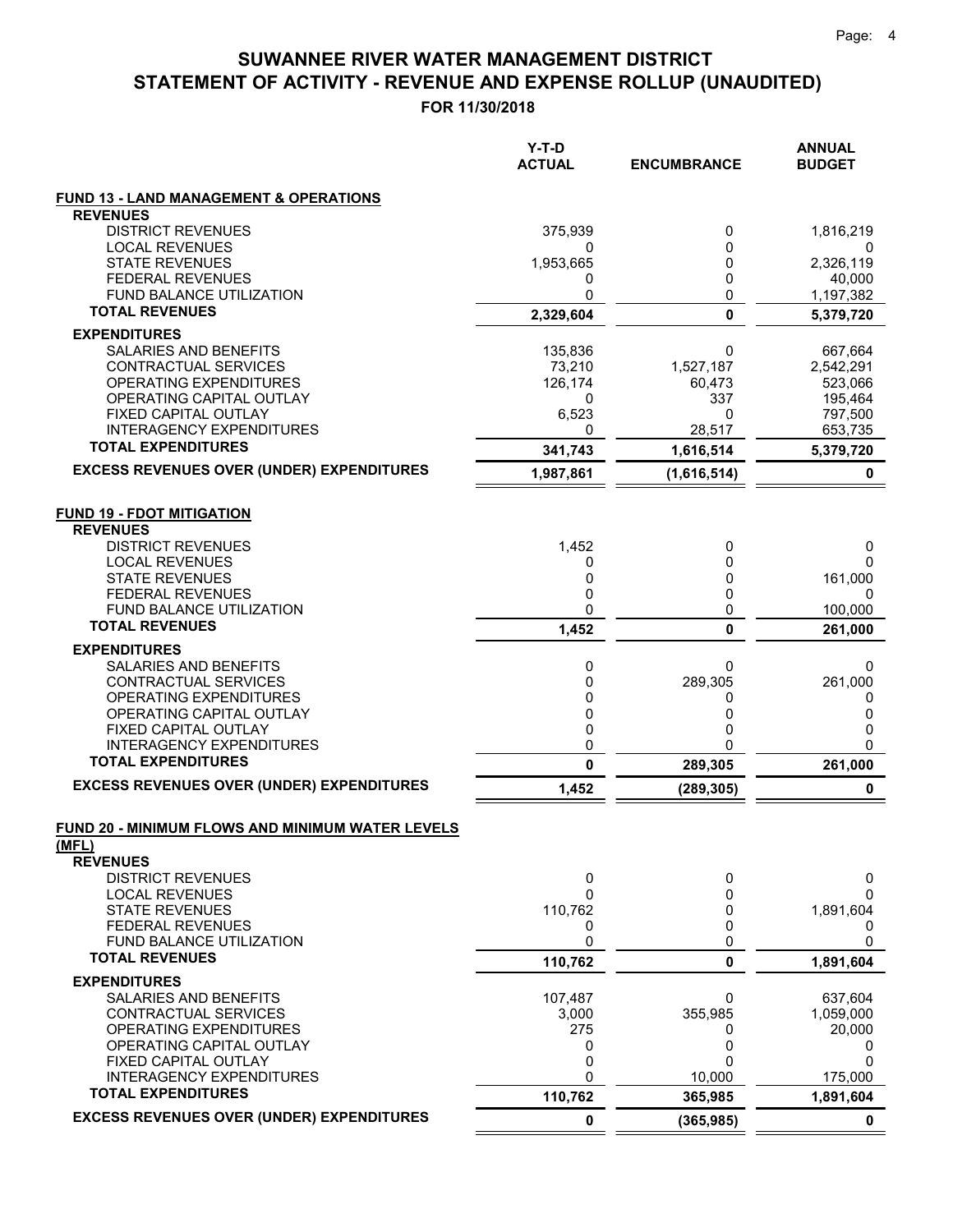|                                                          | $Y-T-D$<br><b>ACTUAL</b> | <b>ENCUMBRANCE</b> | <b>ANNUAL</b><br><b>BUDGET</b> |
|----------------------------------------------------------|--------------------------|--------------------|--------------------------------|
| <b>FUND 29 - SUWANNEE RIVER PARTNERSHIP (SRP)</b>        |                          |                    |                                |
| <b>REVENUES</b>                                          |                          |                    |                                |
| <b>DISTRICT REVENUES</b>                                 | 3,168                    | 0                  | 0                              |
| <b>LOCAL REVENUES</b>                                    | 0                        | 0                  | 0                              |
| <b>STATE REVENUES</b>                                    | 0                        | 0                  | 34,000                         |
| <b>FEDERAL REVENUES</b>                                  | 0                        | 0                  | 0                              |
| <b>FUND BALANCE UTILIZATION</b><br><b>TOTAL REVENUES</b> | 0                        | 0                  | 119,000                        |
|                                                          | 3,168                    | 0                  | 153,000                        |
| <b>EXPENDITURES</b>                                      |                          |                    |                                |
| <b>SALARIES AND BENEFITS</b>                             | 0                        | 0                  | 0                              |
| CONTRACTUAL SERVICES                                     | 0                        | 0                  | 0                              |
| <b>OPERATING EXPENDITURES</b>                            | 0                        | 0                  | 6,000                          |
| OPERATING CAPITAL OUTLAY                                 | 0                        | 0                  | 0                              |
| FIXED CAPITAL OUTLAY<br>INTERAGENCY EXPENDITURES         | 0<br>0                   | 0<br>0             | 0                              |
| <b>TOTAL EXPENDITURES</b>                                | 0                        | 0                  | 147,000<br>153,000             |
| <b>EXCESS REVENUES OVER (UNDER) EXPENDITURES</b>         | 3,168                    | 0                  | 0                              |
|                                                          |                          |                    |                                |
| <b>FUND 33 - PCS MITIGATION - LAND ACQUISITION</b>       |                          |                    |                                |
| <b>REVENUES</b>                                          |                          |                    |                                |
| <b>DISTRICT REVENUES</b>                                 | 22,308                   | 0                  | 0                              |
| <b>LOCAL REVENUES</b><br><b>STATE REVENUES</b>           | 0<br>0                   | 0<br>0             | 0<br>0                         |
| <b>FEDERAL REVENUES</b>                                  | 0                        | 0                  | 0                              |
| <b>FUND BALANCE UTILIZATION</b>                          | $\mathbf 0$              | 0                  | 0                              |
| <b>TOTAL REVENUES</b>                                    | 22,308                   | 0                  | 0                              |
| <b>EXPENDITURES</b>                                      |                          |                    |                                |
| <b>SALARIES AND BENEFITS</b>                             | 0                        | 0                  | 0                              |
| CONTRACTUAL SERVICES                                     | 0                        | 0                  | 0                              |
| <b>OPERATING EXPENDITURES</b>                            | 0                        | 0                  | 0                              |
| OPERATING CAPITAL OUTLAY                                 | 0                        | 0                  | 0                              |
| FIXED CAPITAL OUTLAY                                     | 0                        | 0                  | 0                              |
| <b>INTERAGENCY EXPENDITURES</b>                          | 0                        | 0                  | 0                              |
| <b>TOTAL EXPENDITURES</b>                                | 0                        | 0                  | 0                              |
| <b>EXCESS REVENUES OVER (UNDER) EXPENDITURES</b>         | 22,308                   | 0                  | 0                              |
|                                                          |                          |                    |                                |
| <b>FUND 51 - DISTRICT AG COST-SHARE</b>                  |                          |                    |                                |
| <b>REVENUES</b><br><b>DISTRICT REVENUES</b>              | 0                        | 0                  | 0                              |
| <b>LOCAL REVENUES</b>                                    | 0                        | 0                  | 0                              |
| <b>STATE REVENUES</b>                                    | 0                        | 0                  | 0                              |
| <b>FEDERAL REVENUES</b>                                  | 0                        | 0                  | 0                              |
| FUND BALANCE UTILIZATION                                 | 111,168                  | 0                  | 2,180,579                      |
| <b>TOTAL REVENUES</b>                                    | 111,168                  | 0                  | 2,180,579                      |
| <b>EXPENDITURES</b>                                      |                          |                    |                                |
| SALARIES AND BENEFITS                                    | 0                        | 0                  | 0                              |
| CONTRACTUAL SERVICES                                     | 111,168                  | 361,041            | 2,160,579                      |
| OPERATING EXPENDITURES                                   | 0                        | 0                  | 0                              |
| OPERATING CAPITAL OUTLAY                                 | 0                        | 0                  | 0                              |
| FIXED CAPITAL OUTLAY                                     | 0                        | 0                  | 0                              |
| <b>INTERAGENCY EXPENDITURES</b>                          | 0                        | ŋ                  | 20,000                         |
| <b>TOTAL EXPENDITURES</b>                                | 111,168                  | 361,041            | 2,180,579                      |
| <b>EXCESS REVENUES OVER (UNDER) EXPENDITURES</b>         | 0                        | (361, 041)         | 0                              |
|                                                          |                          |                    |                                |